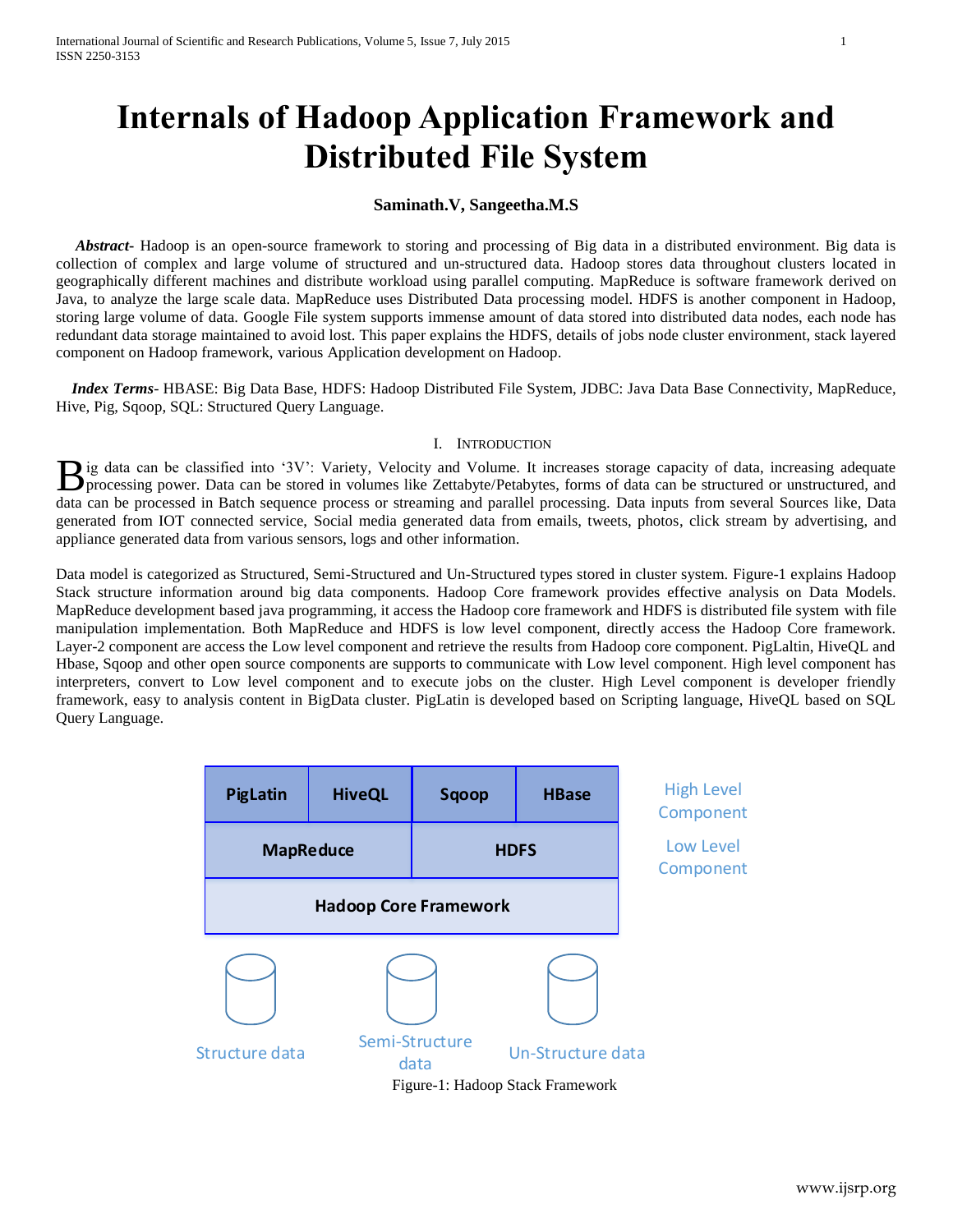MapReduce component is developed on Java programming, It collects and analysis data on various domain like, Financial service for Banking, Heath care service for Medical system, Telecom domain, Energy domain, Travel and Logistics Domain. Data Analysis to Image processing, Intelligent Business tool development, Data Analytical tool, monitoring data streaming.

# II. HDFS (HADOOP DISTRIBUTED FILE SYSTEM)

 HDFS is derived from Google-File-System (GFS), completely developed on Java platform and runs over the Linux File system Ext3 and Ext4. Data spirited into blocks and stored in Cluster devices. Each block of data replicated and stored into three minimum distributed location. If any failure notification on the data, HDFS automatically load missing data from other cluster. Figure-2 illustrated Hadoop File system structure and node details.

# HDFS data stored into two nodes

- 1) NameNode (NN) : Act as Master, Stores Metadata information
- 2) DataNode (DN): Act as Worker, Stores Actual Data block information.

Name Node stores Metadata information about actual data location of each data block, file name and file properties. Name Node content loaded into RAM, to access quickly. Size of Name Node is restricted by the File system because constrain in RAM memory. Data Node has actual vast data stored into blocks. Data needs to be stored into continuous blocks of node. Data are replicated across several distribute location and receive reports from each location. Name Node and Data Node are synchronized, Data Node send notification to Name Node. If fails, Name Node assumes that Data Node is lost. Name Node find the blocks of Data Node lost from its meta information, copy the data block from other nodes. Heartbeat communication between Name Node and Data Node is maintained. All Data Node connected in pipe-line architecture. New Data Node loaded from remote location, previous and Next Data Node linked to new Data Block. Secondary Name Node keeps update Meta data information and periodically compare with main Name Node information.

User level libraries are available to access the HDFS. Hadoop command line interface to remove/add directory Copy data to/from HDFS, Display content from HDFS, validate permission of HDFS information. Java API also provides framework to access the HDFS data structure. All the Jobs (Mapper, Reducer) runs on the Client machine and access the Data in File system using HDFS protocol.

# Characteristic of HDFS

- 1. Write once, cannot be updated.
- 2. No Random write files allowed.
- 3. Random Reads with multiple times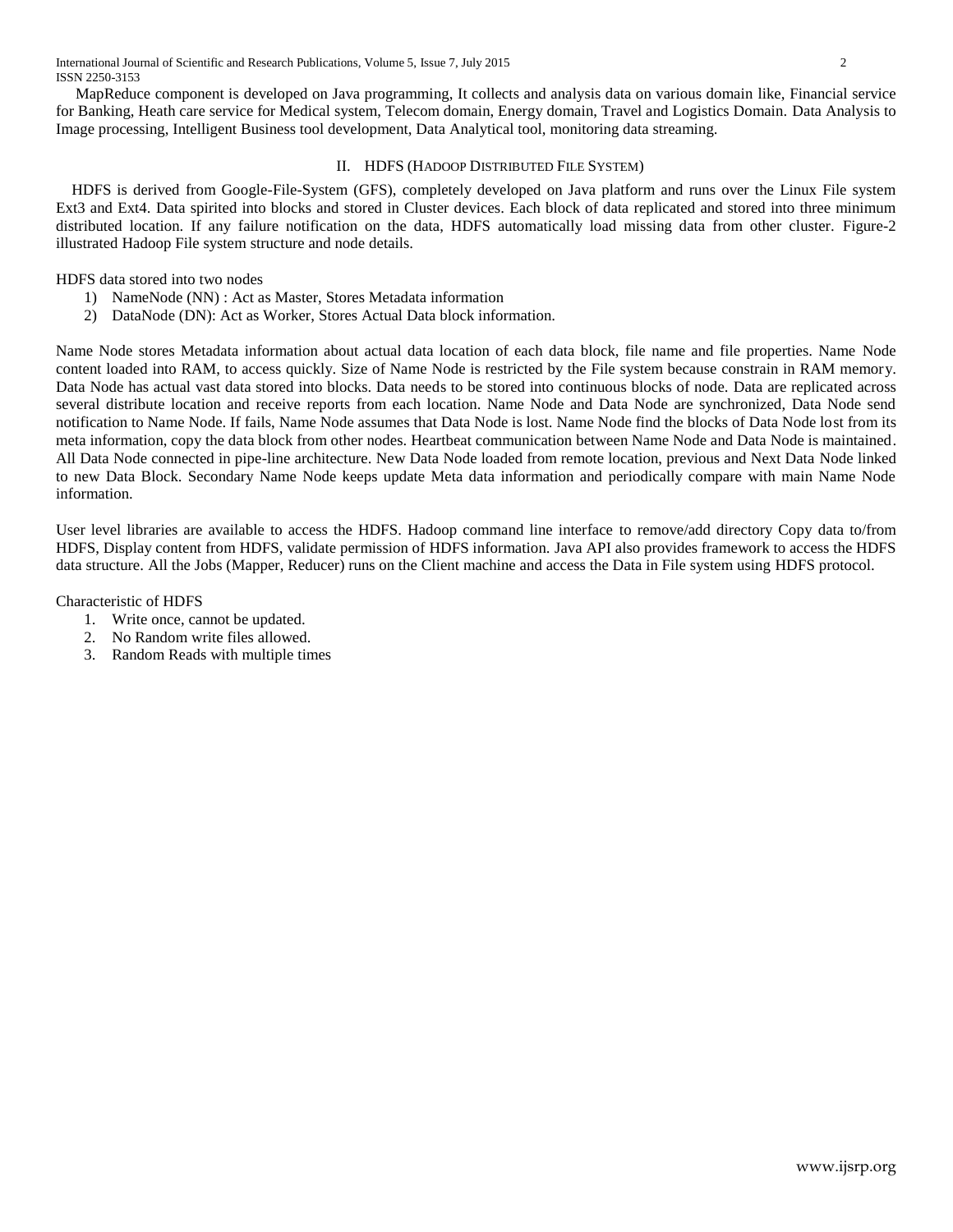



#### III. HADOOP COMPONENTS

 Hadoop is evolving framework in big data analysis, lots of component are available to access the data for different purpose. Some of the components can be analysis below.

#### *A. Mapper and Reducer Architecture*

 MapReduce is java based software framework, to process large amount of data in Distributed cluster. MapReduce framework consist of single master JobTracker and one slave TaskTracker in each cluster. Master JobTracker schedule jobs, monitor all the jobs, if required reschedule jobs. Hadoop Job client is jar executable, it configures JobTracker and responsible for execute and configure slave TaskTracker application. Mapper task takes input key/value pair from HDFS. Mapper process the input data (key, value) convert to intermediate (key, value) records. Mapper reads input by specifying an InputFormat, currently system supports InputSplit and RecordReader formats. Text data processed by TextInputFormat and TextOutputFormat, each line of text data read and write to HDFS. Same way read and write in SequenceFile using SequenceFileInputFormat and SequenceFileOutputFormat functions.

The Reducer has a reduce method that transforms intermediate data (key, value) aggregates into smaller set of output (key, value) pairs. Reducer has 3 prime implementations are Shuffle, Sort and Reduce. The shuffle and sort framework runs simultaneously, it fetches mapper outputs and processed it. Reporter application use to generate status information and counter details write into file, which identify the live information about task and process. Blocks of M-R component explained in Figure-3.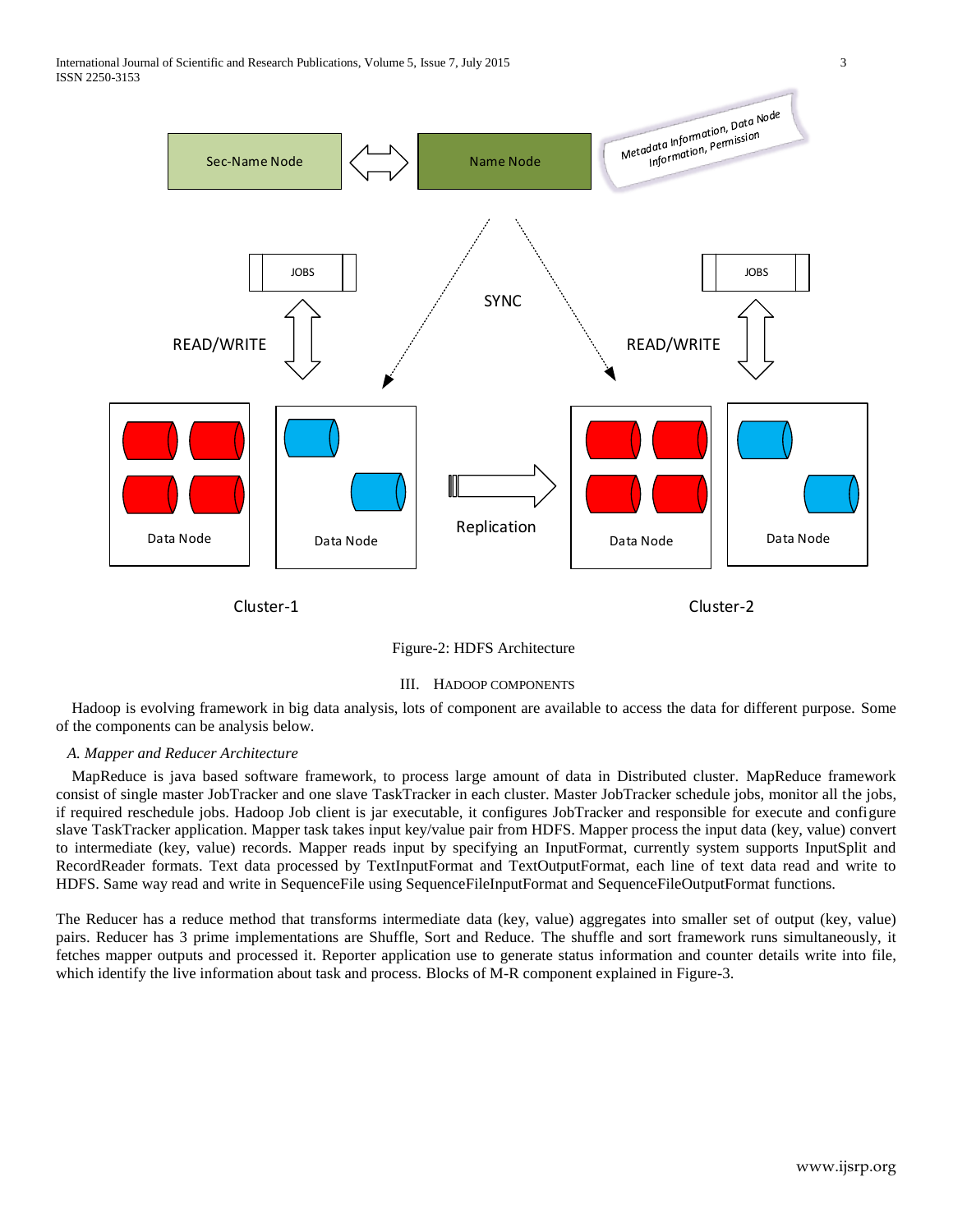

Figure-3: Mapper-Reducer Streaming data flow

# *B. HiveQL*

 HiveQL is SQL Based Query Application to supports [MapReducej](http://www.ibm.com/software/data/infosphere/hadoop/mapreduce/)obs and executed across a Hadoop cluster. Hive allows SQL developers to write Hive Query Language (HQL) statements that are similar to standard SQL statements. Map reduce code is typically written in java and requires a developer with a good understanding of Java, Map reduce paradigms, Hadoop API's etc. But Hive is language based on SQL, Easy to learn, easy to use, immediately makes data on the cluster accessible to many more people and allow non-java programmers access to the dada in its Hadoop clusters.

Hive Implementation:

- 1) The Hive takes interpreter runs on a user's machine
- 2) Takes Hive queries and turns them into java Map reduce code
- 3) Submits the code to the cluster
- 4) Displays the result back to the cluster

#### *C. PigLatin*

 Pig is a data flow language composed of series of statements (sequence of operations or transformations) with relatively simple syntax. Pig scripts are turned into Map Reduce jobs and executed on Hadoop cluster like HiveQL. The Pig interpreter runs on the client machine, it converts Pig Latin sequential script to standard Java Map reduce jobs, which are then submitted to the job tracker. Pig is originally created by Yahoo. No Modification requires on cluster, to install Pig. The PigLatin scripts translate into standard Java Map reduce jobs, which are then submitted as job tracker in client system.

Element of pig:

- 1) A single elements of data is an atom Analogues to field
- 2) A collection of atoms is a tuple-Analogous to a row, or a partial row, in database terminology
- 3) A collection of tuple is a Bag-Sometimes known as a relation or result set

A Pig Latin script starts by loading one or more datasets into bags in RAM memory and creates new bags by modifying the content of loaded data structure.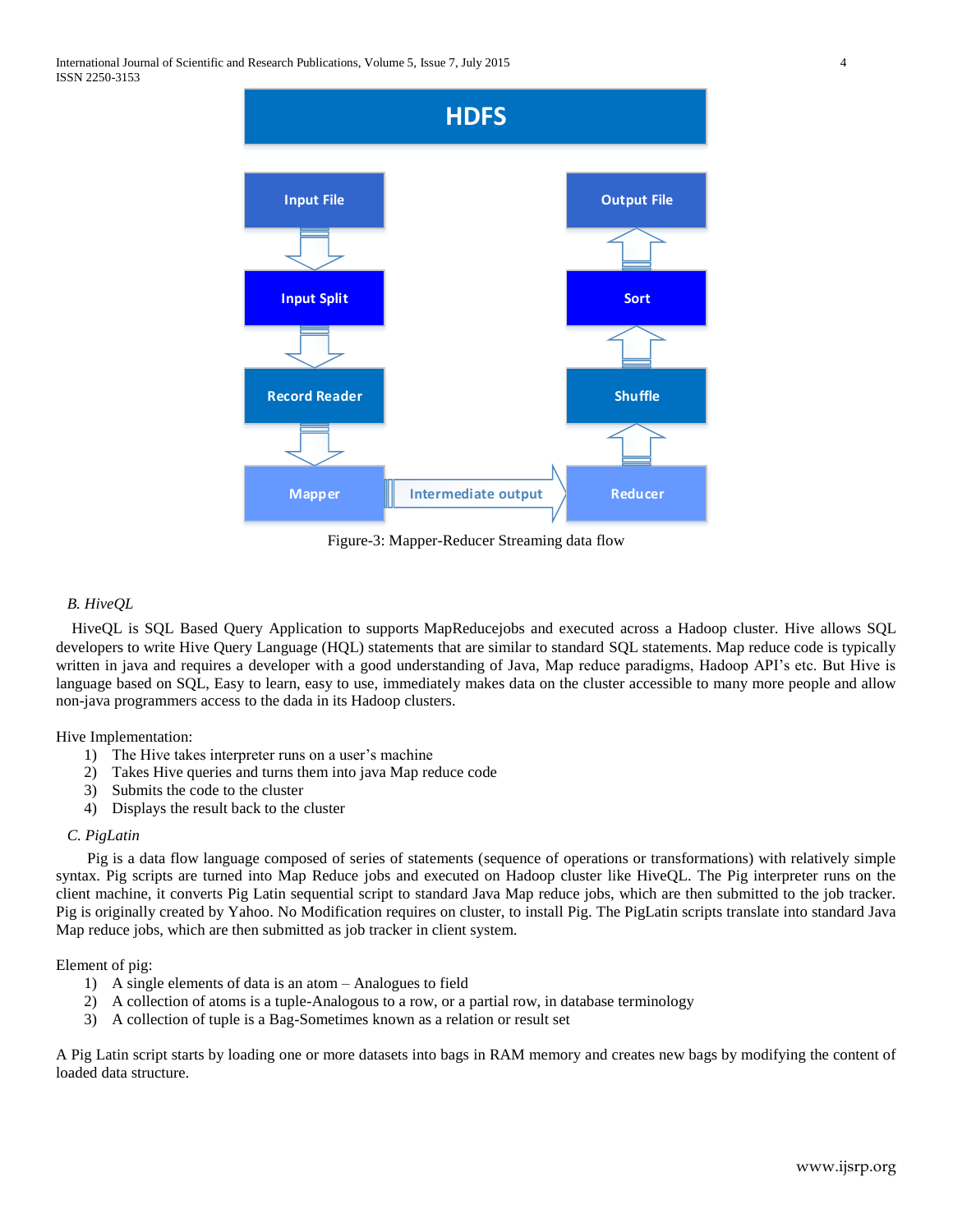*D. Sqoop*

 Sqoop is (SQL-to-Hadoop) big data tool to extract structured data from RDBMS database and convert Hadoop supported format, also stored into HDFS data base. Sqoop supports command line interpretation to access RDBMS and HDFS database. Commands are executed in sequentially. Bulk import type import complete table/database from RDBMS to HDFS file system. Direct Input type import SQL database to Hive and HBase. Data Export type export HDFS file system to Relational Data base. Sqoop is a tool designed to transfer data between Hadoop and relational database servers. It is used to import data from relational databases like MySQL, Oracle to Hadoop HDFS and export from HDFS to RDBMS. Sqoop uses JDBC to connect with RDBMS and read/write the information. Based on the table's schema generates the necessary java classes to import sql data into the Hadoop Distributed File System (HDFS). Sqoop creates and launches a MapReduce job to read tables from the database and store to HDFS. Sqoop import tables into Hive for processing and export tabular data from HDFS to RDBMS. Communication blocks between HDFS and RDBMS using Sqoop is explained in Figure-4.



Figure-4: Sqoop Architecture

#### *E. HBase*

 HDFS does not support random read/write to their file system, it need additional framework for access to sustenance it. HBase is a data model that is similar to Google's big table designed to provide quick random access to huge amounts of structured data. It leverages the fault tolerance provided by the Hadoop File System (HDFS).It is a part of the Hadoop ecosystem that provides random real-time read/write access to data in the Hadoop File System. Data can be store the data in HDFS either directly using Query Language or through HBase. Data consumer reads/accesses the data in HDFS randomly using HBase. HBase resides top of the Hadoop File System and provides read and write access to high level framework. Figure-5 describes the Hbase block between Random calls in user client and HDFS. Table-1 gives difference between Hbase and HDFS structure.



Figure-5: HBase Architecture

Table-1: Difference between HDFS and HBase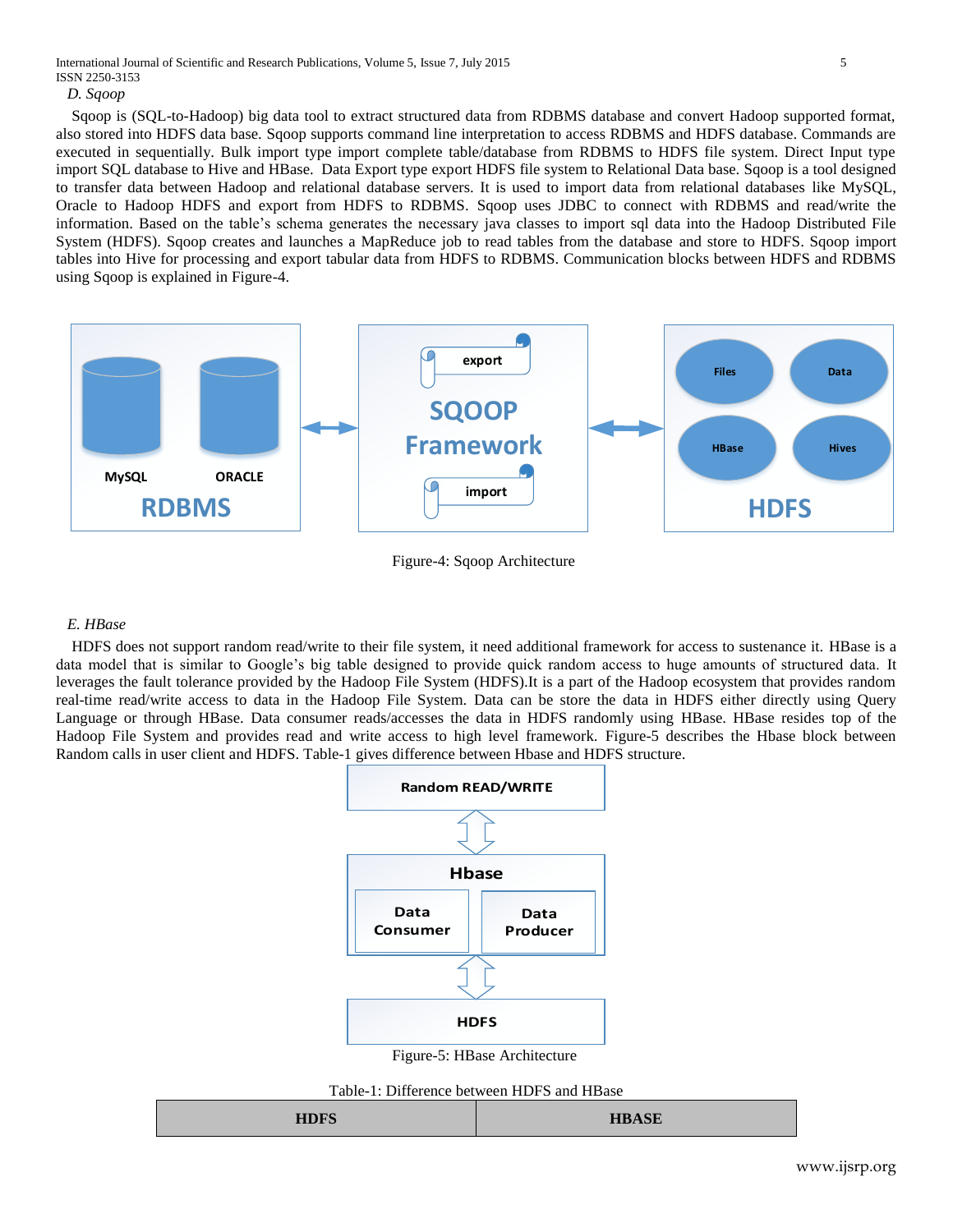| HDFS is a distributed file system suitable for<br>storing large files.        | HBase is a database built on top of the HDFS.                                                                                        |
|-------------------------------------------------------------------------------|--------------------------------------------------------------------------------------------------------------------------------------|
| HDFS does not support fast individual record<br>lookups.                      | HBase provides fast lookups for larger tables.                                                                                       |
| It provides high latency batch processing; no<br>concept of batch processing. | It provides low latency access to single rows<br>from billions of records (Random access).                                           |
| It provides only sequential access of data.                                   | HBase internally uses Hash tables and provides<br>random access, and it stores the data in indexed<br>HDFS files for faster lookups. |

# IV. APPLICATION PROGRAMING ON HADOOP

Developing Hadoop Application by MapReduced using Java or Pig using PigLatin scripts or HiveQL using Query language. For all development we need Driver application to load target Analysis Application. Figure-6 explains sequence of data processing between Mapper and Reduce model, Input/output key/value pair details with examples. Mapper Application read data and produce Intermediate results, Reducer produces final results from intermediate output. Both Mapper and Reducer objects are loaded and controller by driver application. Source code driver, mapper, reducer are explained below tables.





Driver Code loads Mapper and Reducer objects and run the jobs. Configure the File input and output formats and Path information's.  $Job jobobj = new Job();$ jobobj.setJobName("Word Count"); FileInputFormat.setInputPaths(jobobj, new Path(args[0])); FileOutputFormat.setOutputPath(jobobj, new Path(args[1])); jobobj.setMapperClass(Mapper.class); jobobj.setReducerClass(Reducer.class); jobobj.setMapOutputKeyClass(Text.class); jobobj.setMapOutputValueClass(IntWritable.class); JobClient.runJob(jobobj); Mapper code reads content from File using BufferReader class, content of each word tokenized and write into intermediate context public void mapper (LongWritable key, Text value, Context context) throws IOException, InterruptedException {

BufferedReader fis = new BufferedReader(new FileReader("InputFile.txt")); while  $((Line = fis.readLine()) \equiv null)$  { StringTokenizer tokenizer = new StringTokenizer(Line);